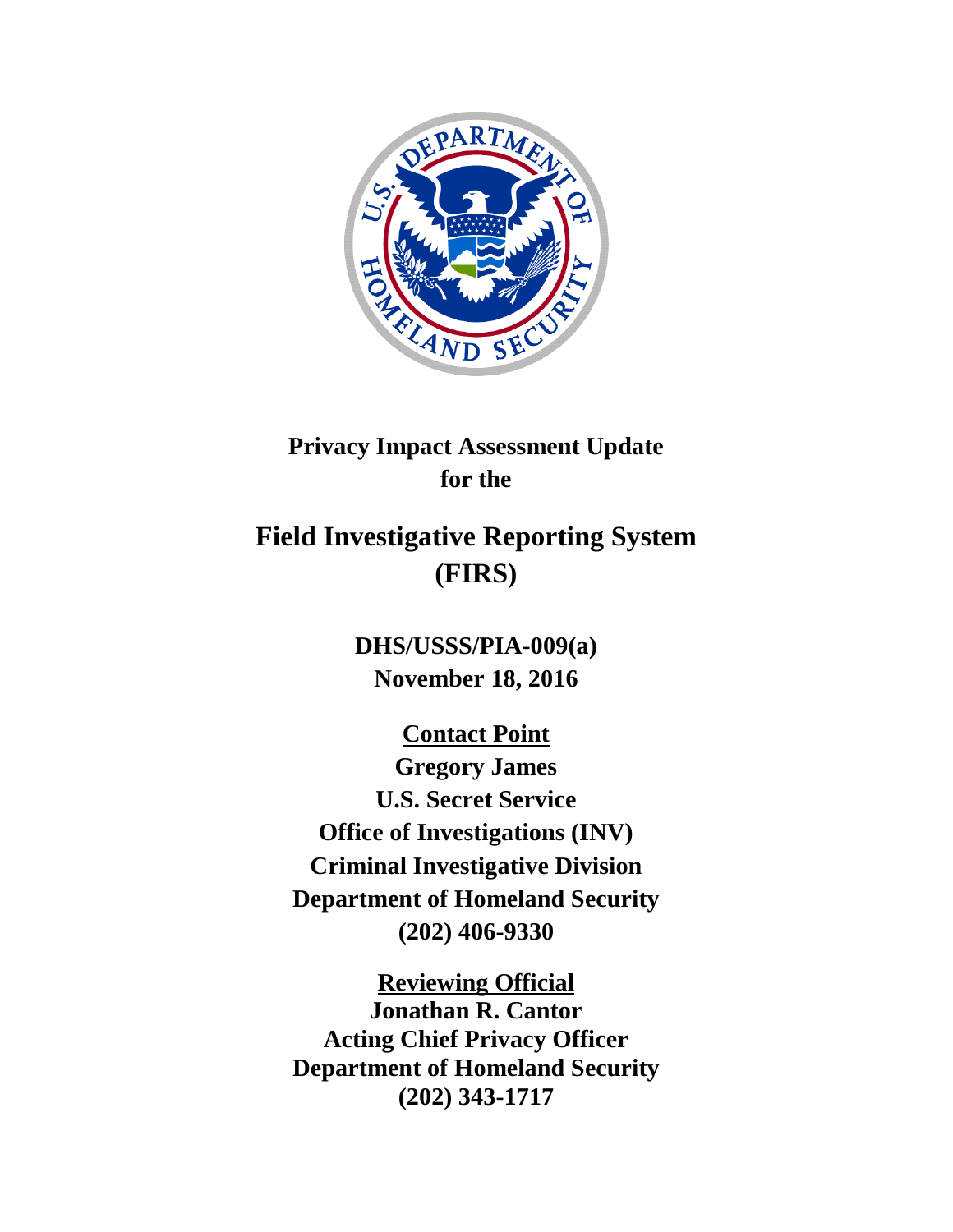

### **Abstract**

The United States Secret Service (Secret Service or USSS) is updating the Privacy Impact Assessment (PIA) for the Criminal Investigative Division's Field Investigative Reporting System (FIRS), which is a suite of several tools and applications that facilitates the reporting of law enforcement activities that fall within the Secret Service's jurisdiction. The Secret Service is conducting this Privacy Impact Assessment (PIA) to document changes in system functionality, the renaming of Wireless Tracking Reporting (WTR), and the removal of the Comprehensive Incident Database on Targeted Violence (CID-TV) from the FIRS suite of applications.

### **Overview**

 $\overline{a}$ 

FIRS is an internal USSS web-based suite of capabilities designed to support USSS law enforcement and staff personnel through the digitization and categorization of case information, threat assessments, and crime patterns; creation of standard operating procedures; and capture of lessons learned. Each of the interconnected capabilities of the FIRS system is reachable via links on the FIRS home page. In order to access the system, an authorized user enters his or her username and password on the FIRS home page, which is authenticated against the Active Directory. Once authenticated, the user is granted access to various capabilities and applications within FIRS based on his or her role. All user roles, including the ability to read, write, or modify information, are predefined based on an individual's need to know and the requirements of his or her particular position, and require the approval of the FIRS Information System Owner (ISO). Once approved, the FIRS Administrator assigns applicable roles to each user. The database that retains FIRS information is maintained under the Application Provision System  $(APS)^1$  $(APS)^1$ , and is encrypted-at-rest.

Information entered into FIRS is related to new or existing cases and investigations of crimes that fall within the Secret Service's jurisdiction, including counterfeiting and electronic crimes. The data entered into FIRS consists of the personally identifiable information (PII), including names, dates of birth, aliases, and Social Security numbers (SSN), related to the subjects of criminal investigations and to USSS employees. PII maintained within FIRS falls into one the following categories: Criminal Services, Investigative Services, and Protective Services.

> • The Criminal Services category contains information such as case numbers that are linked to a name(s) involved in criminal or informant-related investigations, polygraph results, cybercrime information, forensic reports, seized evidence, and

<span id="page-1-0"></span><sup>&</sup>lt;sup>1</sup> The Application Provisioning System (APS) is a three tiered software design/architecture focused on ingesting, processing, and analyzing raw data that is collected from various USSS investigative and protective data sources.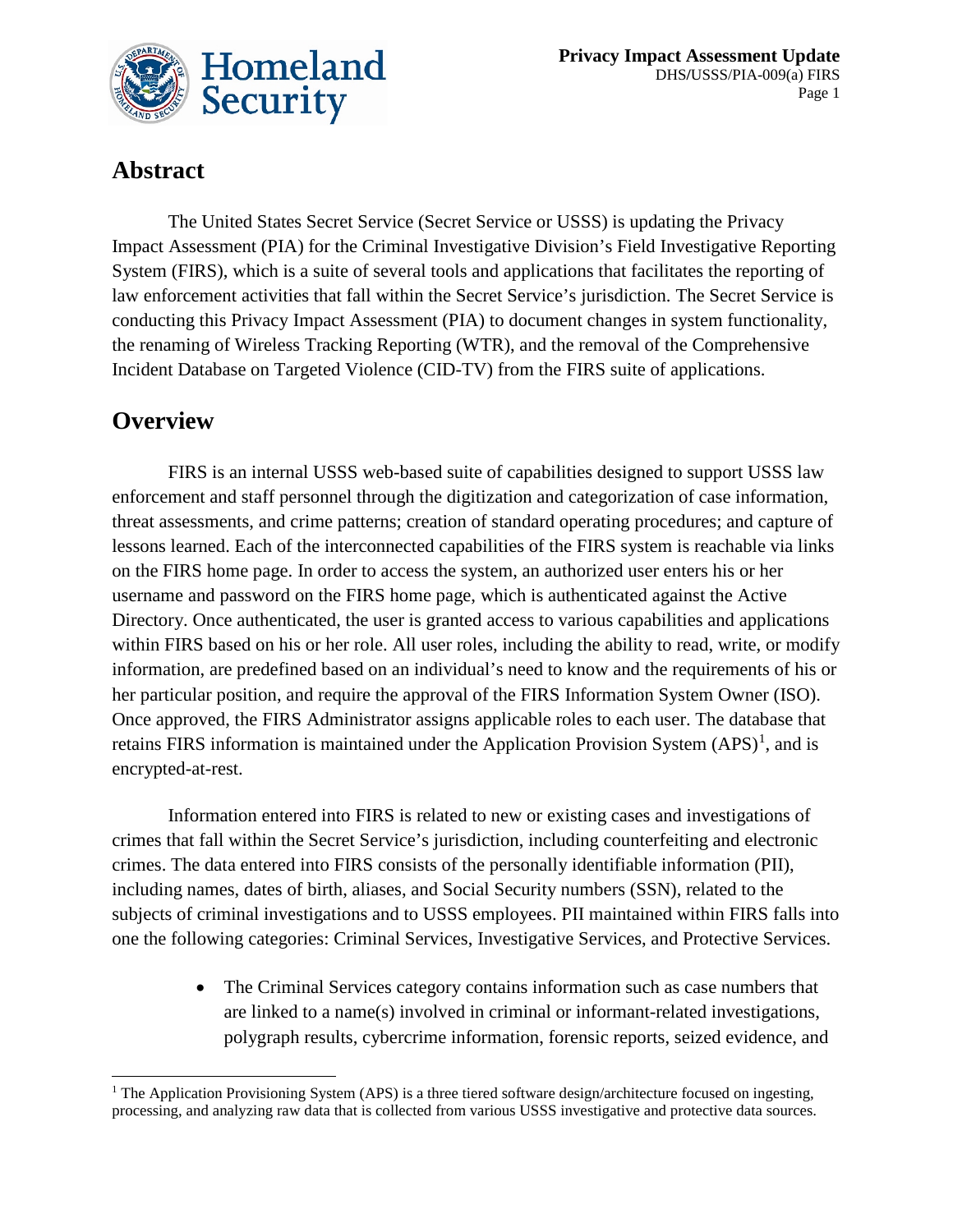

warrant information.

- The Investigative Services category contains information used to investigate new or existing cases, such as case numbers, banking/credit card information related to electronic crimes, seized evidence, forged checks or bonds that have signatures, information pertaining to informants such as arrests records, images from cameras, and wiretap recordings.
- The Protective Services category contains basic special agent information such as: training; agent assignment tracking; and trip details, such as lodging, trip location, and financial reimbursements.

## **Reason for the PIA Update**

DHS is updating the FIRS PIA to reflect changes to the operational environment, including the removal of the Comprehensive Incident Database on Targeted Violence (CID-TV) tool, the update of Flipbook, and the renaming of Wireless Tracking Reporting (WTR).

During the development of CID-TV, a tool used in the research of past incidents of targeted violence directed toward public officials, public figures, and prominent facilities, structures, and events, USSS intended to migrate its functionality into FIRS. However, due to funding and system development issues, that integration never occurred. Therefore, coverage for the CID-TV system is no longer provided under the FIRS PIA. USSS will be documenting CID-TV in a separate PIA.

The Flipbook application, used to facilitate the collection of data to conduct analysis of risk associated with protectee protection, is undergoing a redesign, with an anticipated testing and release date in late 2017. Flipbook was originally coded using a framework called Richfaces 3.x, which reached its End of Life support (EOL) in June 2016. USSS is in the process of upgrading all of its primary tools to a more current and supported framework called Primefaces 5.x. The new framework will allow USSS to standardize its application development process across the board, provide the same "look and feel" for all of its applications, and provide enhanced capabilities to the developers and users. The move to this new framework does not impact the level of PII collected in any way.

Though the function of the WTR application remains the same, it was renamed Mobile Wireless Reporting (MWR). The change was designed to alleviate concerns that wireless devices were consistently being tracked or monitored. MWR continues to provide USSS personnel with the ability to capture data for the wireless phone tracking of targets, including missions carried out to support broader Secret Service investigations.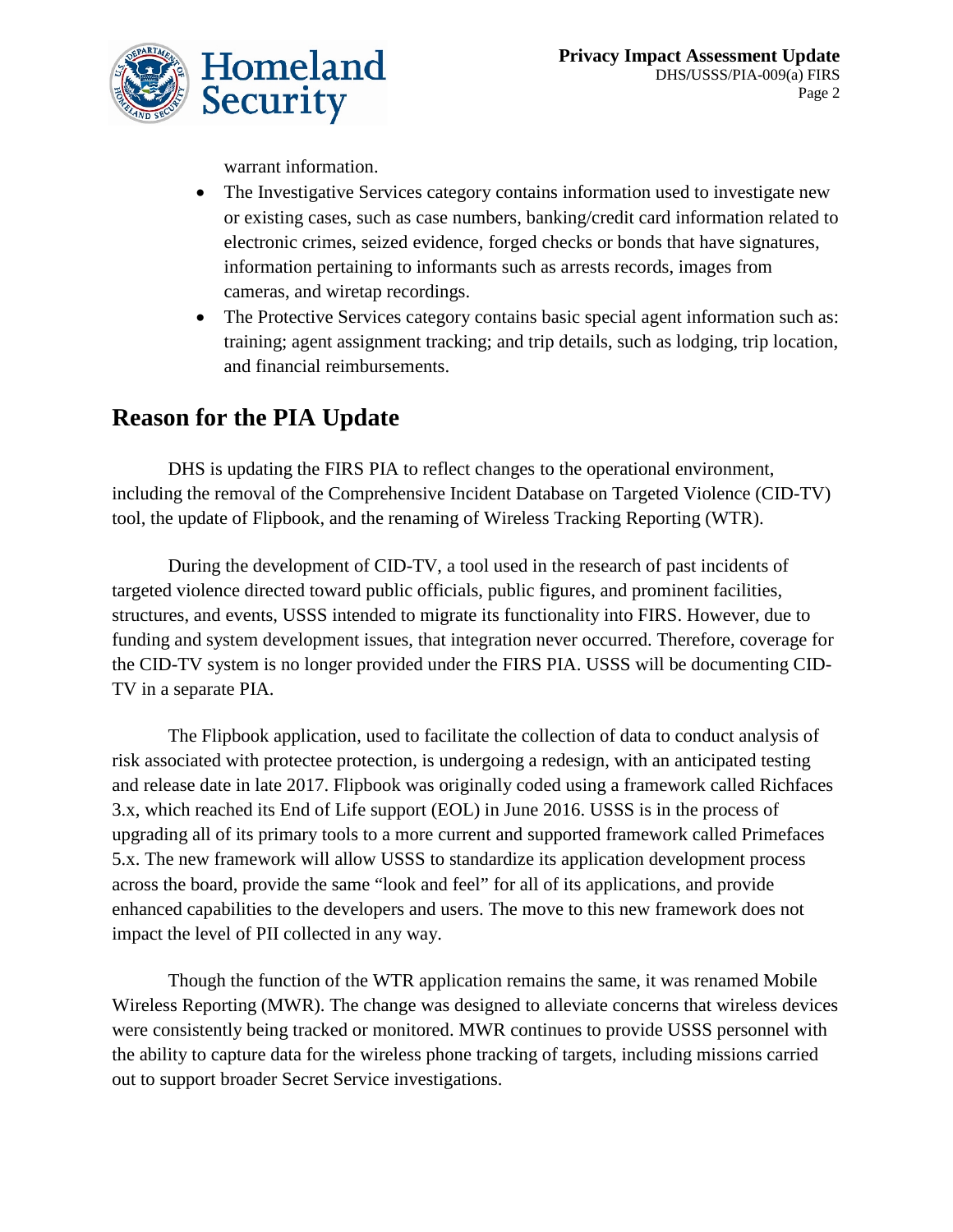

# **Privacy Impact Analysis**

In each of the below sections consider how the system has changed and what impact it has on the below fair information principles. In some cases there may be no changes and indicate as such.

#### **Authorities and Other Requirements**

There are no changes in the specific legal authorities and agreements that permit and define the collection of information in FIRS.

#### **Characterization of the Information**

FIRS collects the following information in the Criminal, Investigative, and/or the Protective Services categories:

- Full Name (Collected/Retained)
- Addresses (Collected/Retained)
- Phone Numbers (Collected/Retained)
- Email Addresses (Collected/Retained)

Criminal and Investigative Services only:

- Alias/A/K/A (Collected/Retained)
- SSN/Tax Identification Number (TIN) (Collected/Retained)
- Date Of Birth (DOB) (Collected/Retained)
- Physical Descriptions/ Identifiers (Height, Weight, Sex, etc.) (Collected/Retained)
- Vehicle Descriptions (Make, Model, License Plate) (Collected/Retained)
- Physical Characteristics/Identifying Marks & Disfigurements (Collected/Retained)

The information in the system is collected directly from individuals as part of an investigation or indirectly through the investigation of individuals. With the removal of CID-TV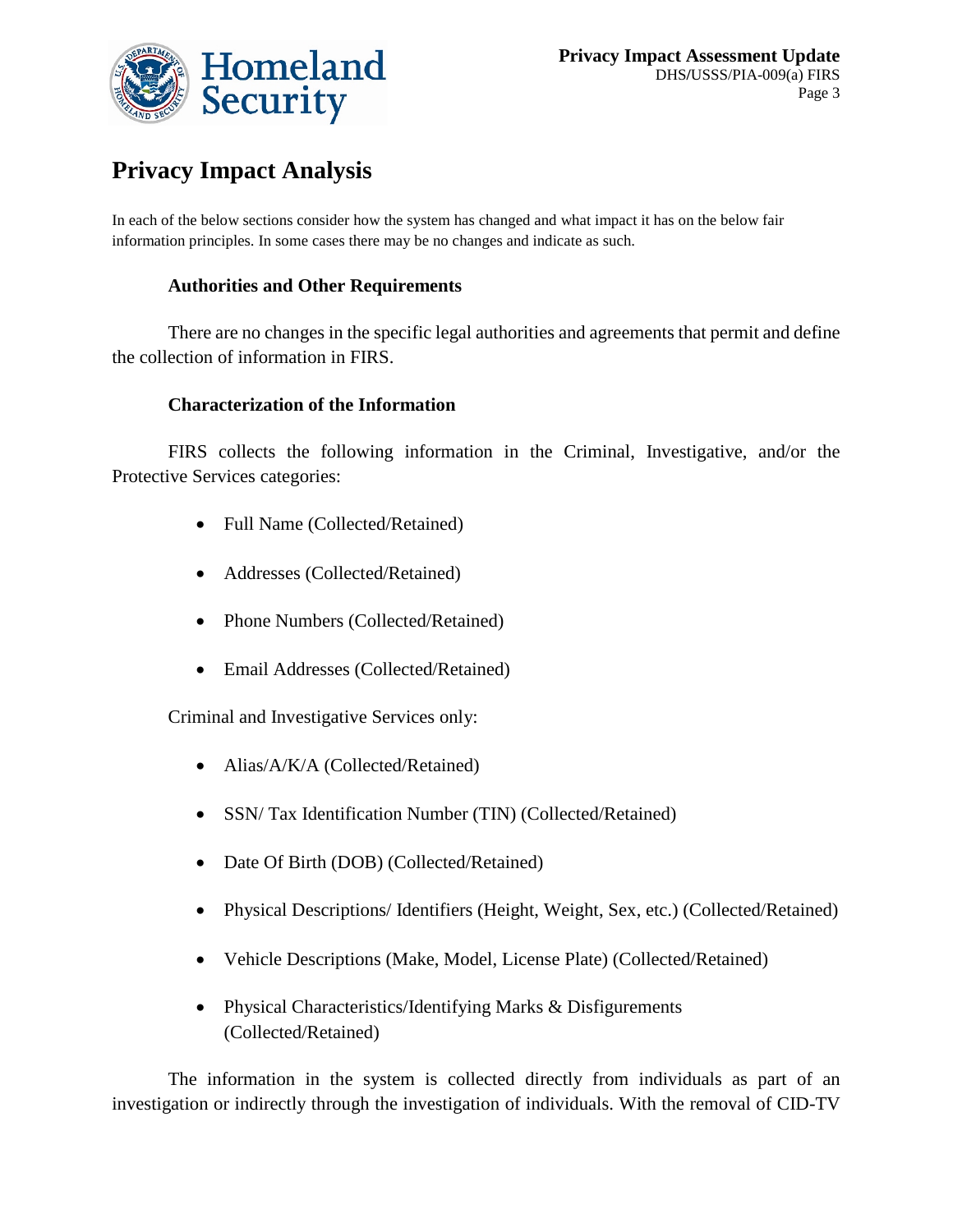

from the FIRS system, information is no longer collected from commercial sources or publicly available data.

Investigators check the information for accuracy during the course of the investigation process, and again when the information is entered into FIRS. Additional checks are conducted by Field Office supervisors, Field Office administrative personnel, and the Criminal Investigative Division. Automated checks are embedded into the tools to ensure accuracy of the data.

#### **Uses of the Information**

There are no changes in the uses of the information.

#### **Data Retention by the Project**

There are no changes to the data retention schedule for this system. The Secret Service continues to retain the information no longer than is useful or appropriate for carrying out the information dissemination, collection, or investigation purposes for which it was originally collected. Information that is collected and becomes part of an investigative case file will be retained for a period that corresponds to the specific case type developed (e.g., 30 years for judicial criminal cases, 10 years for non-judicial criminal cases, and 5 years for non-criminal cases). Case files involving crimes that have no statute of limitations (e.g., murder) may be retained indefinitely. Information that is derived or received from another law enforcement agency may have specialized retention requirements based upon equities established by the originating agency. Relevant retention schedule numbers are: N1-087-89-002 and N1-087-92-002. Also there is a pending DHS Enterprise Schedule for the Investigative Retention Schedules being approved by National Archives and Records Administration which will change some of the retention periods..

Information collected that does not become part of an investigative case file, per existing retention schedules established and approved by the National Archives and Record Administration (NARA), may be destroyed/deleted when no longer needed for administrative, legal, or audit purposes. Understanding that the time frames associated with such purposes can vary widely (e.g., a backup of a database that is overwritten on a nightly basis, versus a litigation-related preservation order that may remain in effect indefinitely), it is not practical to assign a specific retention period to this type of data

**Privacy Risk:** There is a risk that information will be kept in FIRS for longer than necessary.

**Mitigation**: This risk is partially mitigated. USSS provides records retention training to all system users and periodically audits the system. The information in FIRS will be retained for the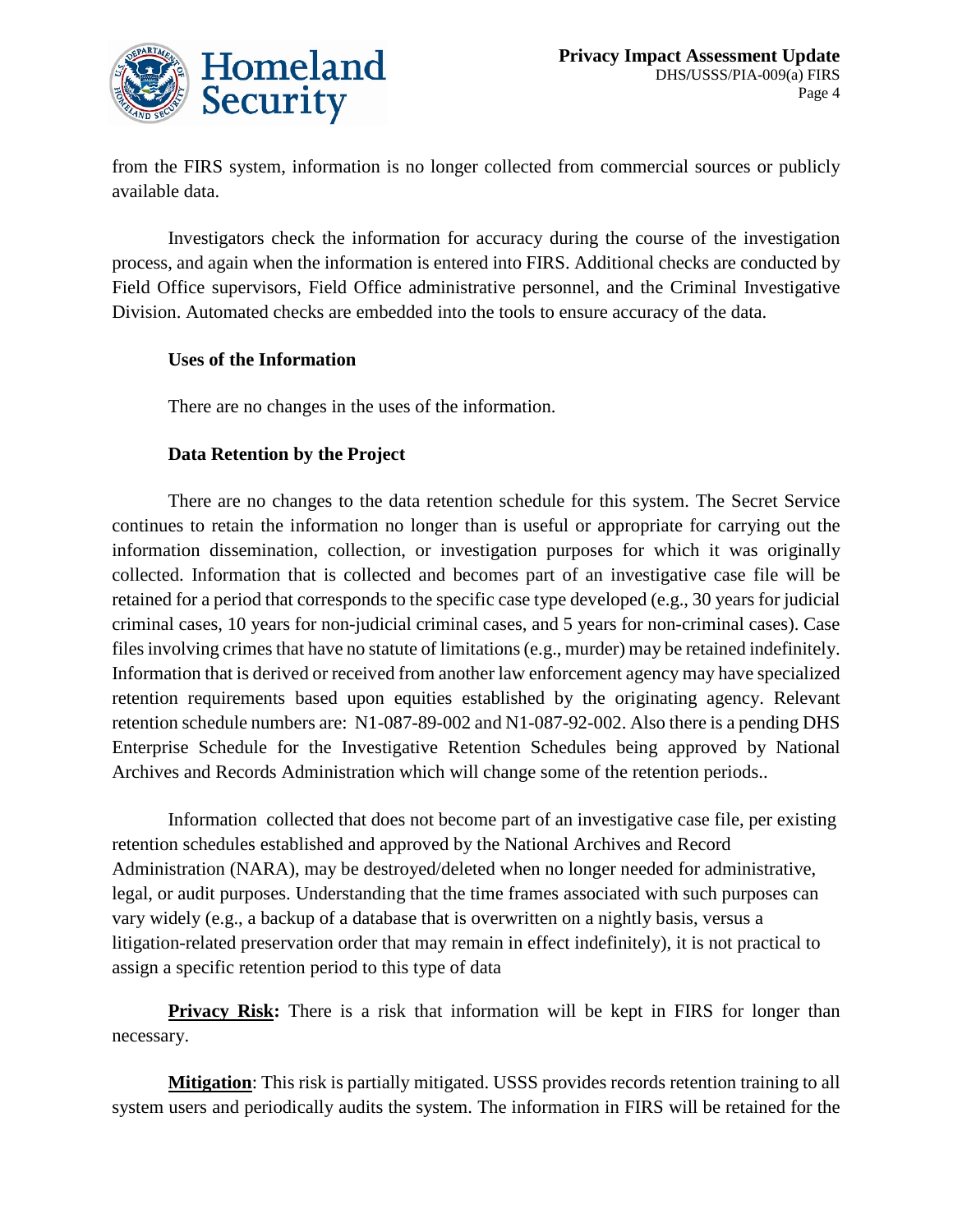

timeframes outlined in Section 5.1 consistent with general law enforcement system retention schedules and necessary to complete the Secret Service's mission

#### **Information Sharing**

Information maintained in FIRS may be shared outside of DHS with other federal, state, local, and foreign agencies for law enforcement purposes on a case-by-case basis. Any information shared from FIRS to external law enforcement entities would occur under existing agreements. Such sharing will take place only after USSS determines that the receiving component or agency has a need to know the information to carry out national security, law enforcement, immigration, intelligence, or other functions in accordance with the purposes and routine uses specified in the Secret Service's DHS/USSS-001 Criminal Investigation Information System System of Record Notice (SORN), 76 FR 49497<sup>[2](#page-5-0)</sup>, in support of the Secret Service mission.

For example, investigation information may be routinely shared with the Department of Justice's Drug Enforcement Agency's International Organized Crime Intelligence and Operations Center (DOJ DEA IOC2) for purposes of prosecution or other law enforcement purposes. To the extent that information may be released pursuant to any routine uses, such release may be made only if it is compatible with the purpose of the original collection, as determined on a case-by-case basis.

Information maintained in FIRS is shared with recipients listed in the DHS/USSS-001 Criminal Investigation Information System SORN who have a need-to-know in the performance of their official duties. Security warnings requiring that the information be kept in law enforcement channels are orally reinforced during telephone calls. Additionally, the USSS routinely marks its investigative documents as "law enforcement sensitive (LES) - not for further dissemination without permission."

By policy and user training, users are instructed to record any disclosure of information outside of DHS by noting the disclosure. FIRS includes a disclosure reminder. USSS policy requires that users of FIRS document the dissemination of information obtained from FIRS in their memorandum of record.

**Privacy Risk:** There is a risk that information will be shared inappropriately by an external agency, beyond those individuals and entities that have a need to know.

**Mitigation:** This risk is mitigated through the integration of administrative, technical, and

 $\overline{a}$ 

<span id="page-5-0"></span><sup>2</sup> *See* DHS/USSS-001 Criminal Investigation Information System (Dec. 19, 2008), *available at* https://www.regulations.gov/document?D=DHS-2008-0163-0001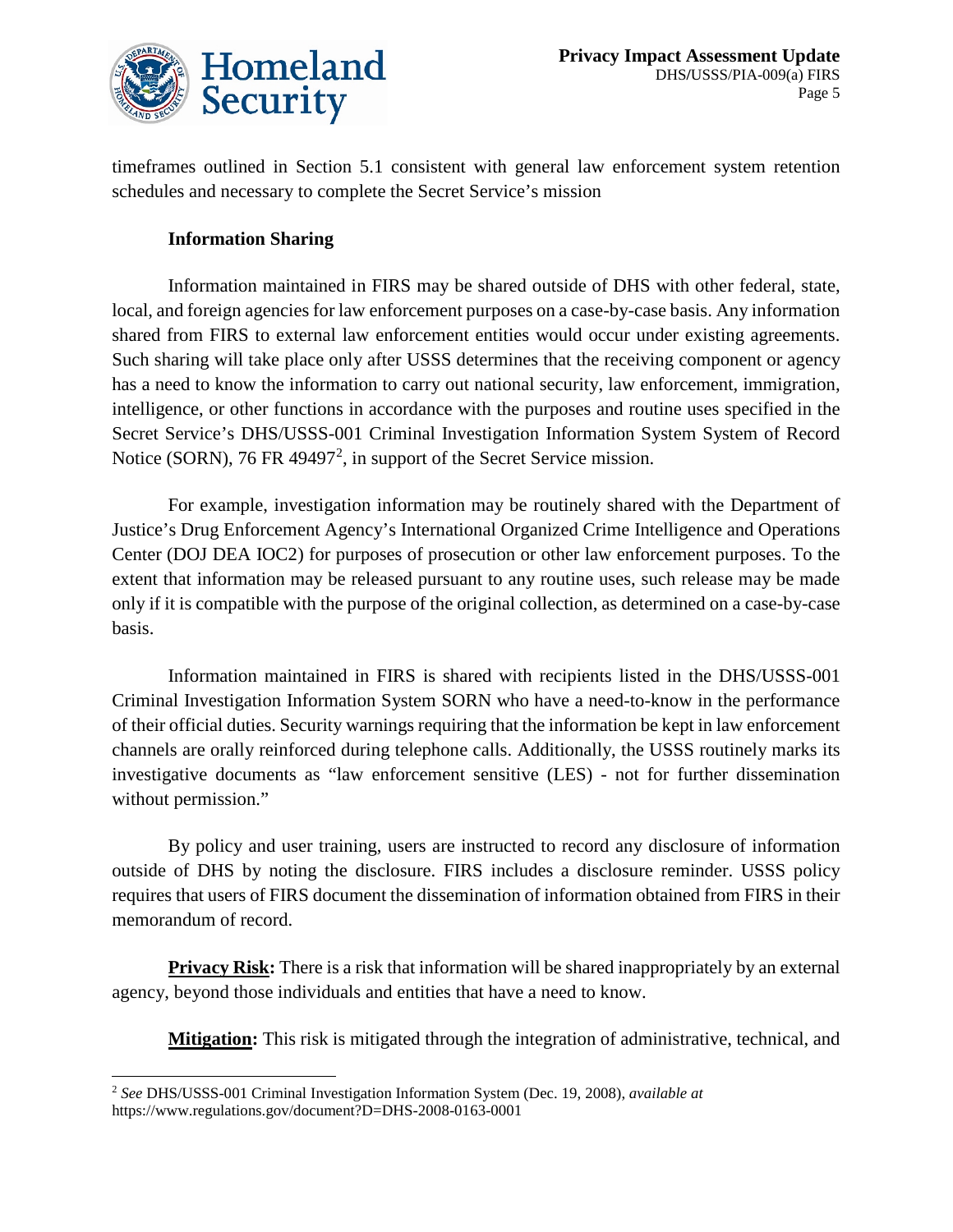

physical security controls that protect PII against unauthorized disclosure. Disclosure may only be made by authorized Secret Service employees engaged in criminal investigation activities who are trained in the use of FIRS. Authorized Secret Service users of FIRS may only share the data with recipients who have a need-to-know, as outlined in the Routine Use portion of the SORN.

#### **Redress**

Access, redress, and correction have not changed with this update.

#### **Auditing and Accountability**

All necessary measures are in place to ensure that the information stored within FIRS is used in accordance with the stated practices in this PIA update. USSS audits FIRS regularly to ensure appropriate use and access to information across the various tools that comprise it. There are also technical safeguards, such as the requirement that users have a valid approved user identification and password, as well as process safeguards, such as the requirement that the FIRS ISO review and approve the roles and access levels of all users.

A prospective FIRS user requests an account through the completion and submission of the system request form to the Account Manager. The FIRS ISO determines the prospective user's roles and accessibility options for the system prior to the account being created. The ISO approves or rejects the request, depending upon whether the appropriate criteria for role creation are met. If the ISO approves the role request for the user, the ISO sends an email to the FIRS Administrator to set up the FIRS account for the user. If the FIRS ISO denies the request, an email stating the denial will be sent to the prospective user and the FIRS ISO will obtain additional information about the necessity of the access role. Upon the ISO's final approval, the FIRS Administrator grants the appropriate role to the user. Following this, the FIRS Administrator sends an email back to the user notifying him/her that the request was approved and that account set up was completed. The FIRS Administrator is able to view, assign, add, and delete roles for specific user accounts, though any changes to user accounts must be approved by the FIRS ISO.

All USSS employees are required to receive annual privacy and security training to ensure their understanding of proper handling and securing of PII. DHS has published the "Handbook for Safeguarding Sensitive PII," providing employees and contractors with additional guidance. System administration training is provided by the FIRS Information System Owner. In addition, Privileged User Training is provided by the USSS Chief Information Security Officer through the intranet.

DHS physical and information security policies dictate who may access USSS computers